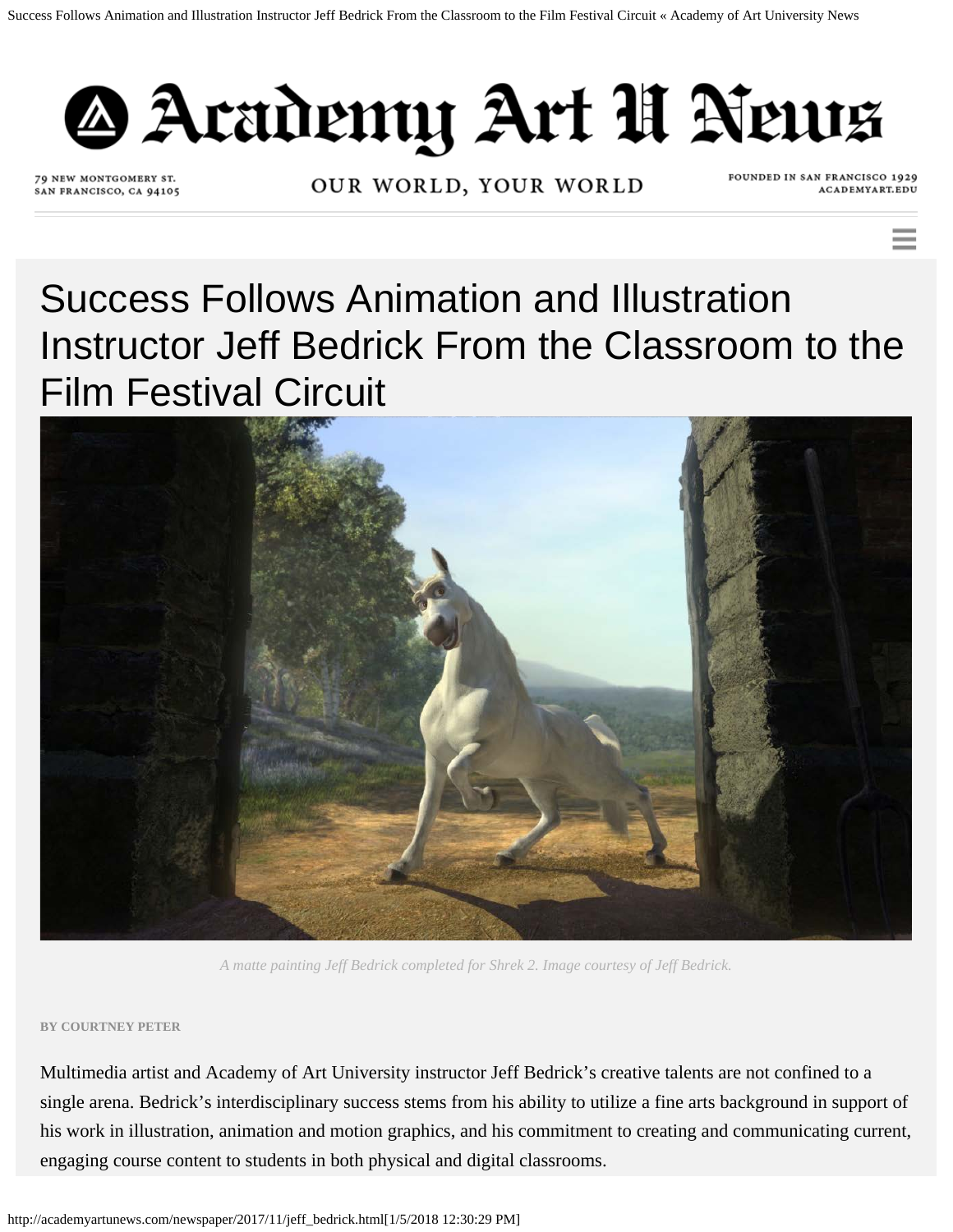Bedrick's association with the Academy began nine years ago, when a former DreamWorks colleague referred him for a position as a matte painting instructor in the School of Animation. After several years as a part-time instructor, Bedrick began to seek out additional opportunities to contribute at the Academy. The School of Illustration, in need of an instructor for an online class in digital illustration, invited him to step in.

In addition to continuing to teach for both schools in the classroom and online, Bedrick also creates and rebuilds online courses. This intensive knowledge of the material he teaches has made him a better instructor.

"Obviously, teaching live is preferable. If I can answer a student's question in real time, that's a much more effective teaching situation," Bedrick said. "Online courses have to be much more robust, well thought out and well written. To compensate for the fact that I'm not interacting with the students directly, I've made the content of those courses much richer. It helps the online students, but it also helps the on-campus students because I can refer to that material in my live classes."

"The best instructors are the ones who really train students and encourage them to participate and articulate their ideas. It's the art of pulling the best out of students," said Lourdes Livingston, online director for the School of Illustration. Bedrick fits that mold.



*Academy of Art University animation and illustration instructor, Jeff Bedrick. Photo courtesy of Jeff Bedrick.*

"He's the kind of instructor that I look for," Livingston said. "I have a lot of trust in his work. He has that ability to be creative and express ideas in the written form within the online teaching format."

Bedrick's talents have attracted attention outside of the Academy too. Several years ago, London-based English director James Hughes approached him about doing some animation and visual effects work on *[The Velvet Abstract](http://www.thevelvetabstract.com/)*, his 20-minute short film about the environment. The film's official website bills the production as "a global project by global collaborators with a global message."

Although the two had not previously worked together, Hughes trusted Bedrick to execute the opening shot of the Arctic sequence, a critical element that represents the film's key concerns. That assignment was so successful, it won Bedrick an expanded role as Art and Animation Supervisor for *The Velvet Abstract*. Bedrick worked on a total of eight shots, including the film's powerful ending.

To assist with some of the shots, Bedrick called upon an eager, readily available talent pool: His Academy students. The students gained valuable paid experience as well as IMDB and screen credits on a short film that has garnered a substantial amount of attention.